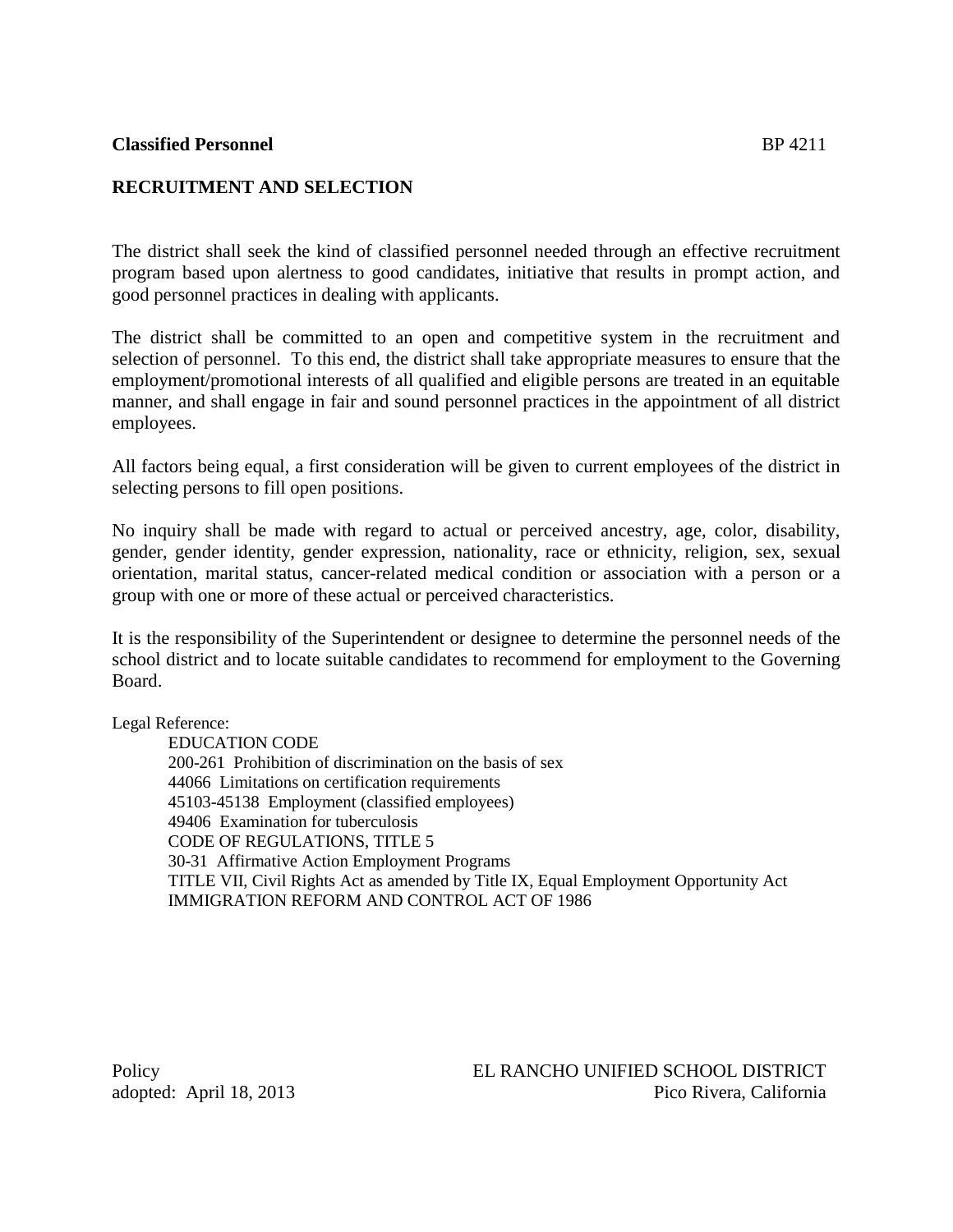# **Classified Personnel AR 4211** (a)

# **RECRUITMENT AND SELECTION**

#### **Announcements**

There shall be given at least ten working days public notice, prior to examination. This notice shall include, but not be limited to, publication in two newspapers having local coverage. All notices shall be posted on the employee bulletin board and shall not be removed until after the closing date contained therein. The public notice shall contain the following:

- 1. The last date for filing application.
- 2. Reasonable information concerning the location of employment, the expected number of vacancies and other conditions of employment.
- 3. Such parts of the job specification as will adequately describe the scope of duties and responsibilities.
- 4. The minimum and desirable qualifications.
- 5. The salary or other compensation.
- 6. The description of the possible parts of the examination, as approved by the Director of Personnel/Internal Relations or designee.
- 7. Such other information as will assist the public in understanding fully the nature of the employment and the procedure necessary to participation in the examination.

#### **Filing of Applications**

All applications must be made upon official blanks furnished by the classified personnel office, filled out as therein directed, and filed in accordance with instructions contained on the vacancy announcement.

- 1. Applicants taking more than one examination must file a separate and complete application for each such examination.
- 2. All applications accepted shall be reviewed by the Director of Personnel/Internal Relations or designee prior to the mailing of test notices.

#### **General Qualifications**

Applicants must have the legal right to work in the United States and possess all requirements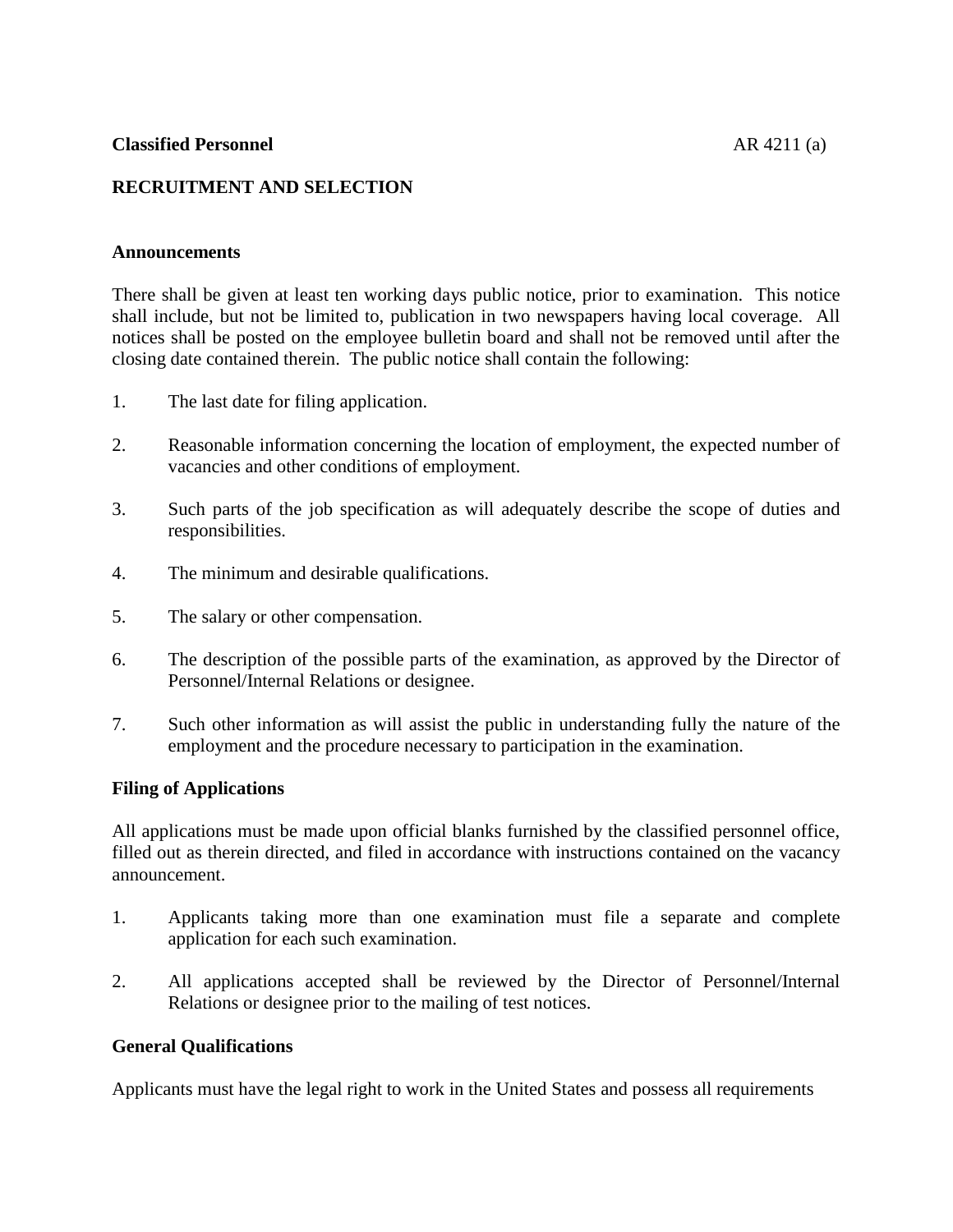# **RECRUITMENT AND SELECTION** (continued)

that may be specified on the minimum qualifications for the class. Every applicant must be in all respects mentally and physically competent to perform the duties of the position for which application is made.

# **Elimination of Unfit Applicants and Eligibles**

An applicant may be refused examination or certification for any of the following reasons:

- 1. Conviction or pleading guilty in court to a charge of moral turpitude or any sex offense or mistreatment of children.
- 2. Criminal, dishonest, immoral or disgraceful conduct.
- 3. Making a false statement or omitting a statement as to any material fact on the application form, or practicing any deception or fraud in securing examination, certification or appointment.
- 4. Use, possession, sale or furnishing of narcotics or controlled substance(s).
- 5. Evidence of the use of intoxicating beverages while on duty.
- 6. Unsatisfactory health conditions.
- 7. Dishonorable discharge from the armed forces of the United States.
- 8. Separation from the district due to incompetency.

# **Confidentiality of Information**

All documents, such as applications, references, resumes and examination papers shall be considered confidential information and the property of the district and shall not be returned. The names of applicants or competitors in any examination shall not be made public, nor open to inspection.

#### **Veteran's Preference**

To be entitled to veteran's preference applicants are requested to apply for such preference upon their official application forms at the time of filing. A minimum of 30 days of active service in the Army, Navy, Marines, Air Force or Merchant Marines, or as a nurse on active duty with the Red Cross, between dates listed below is required: